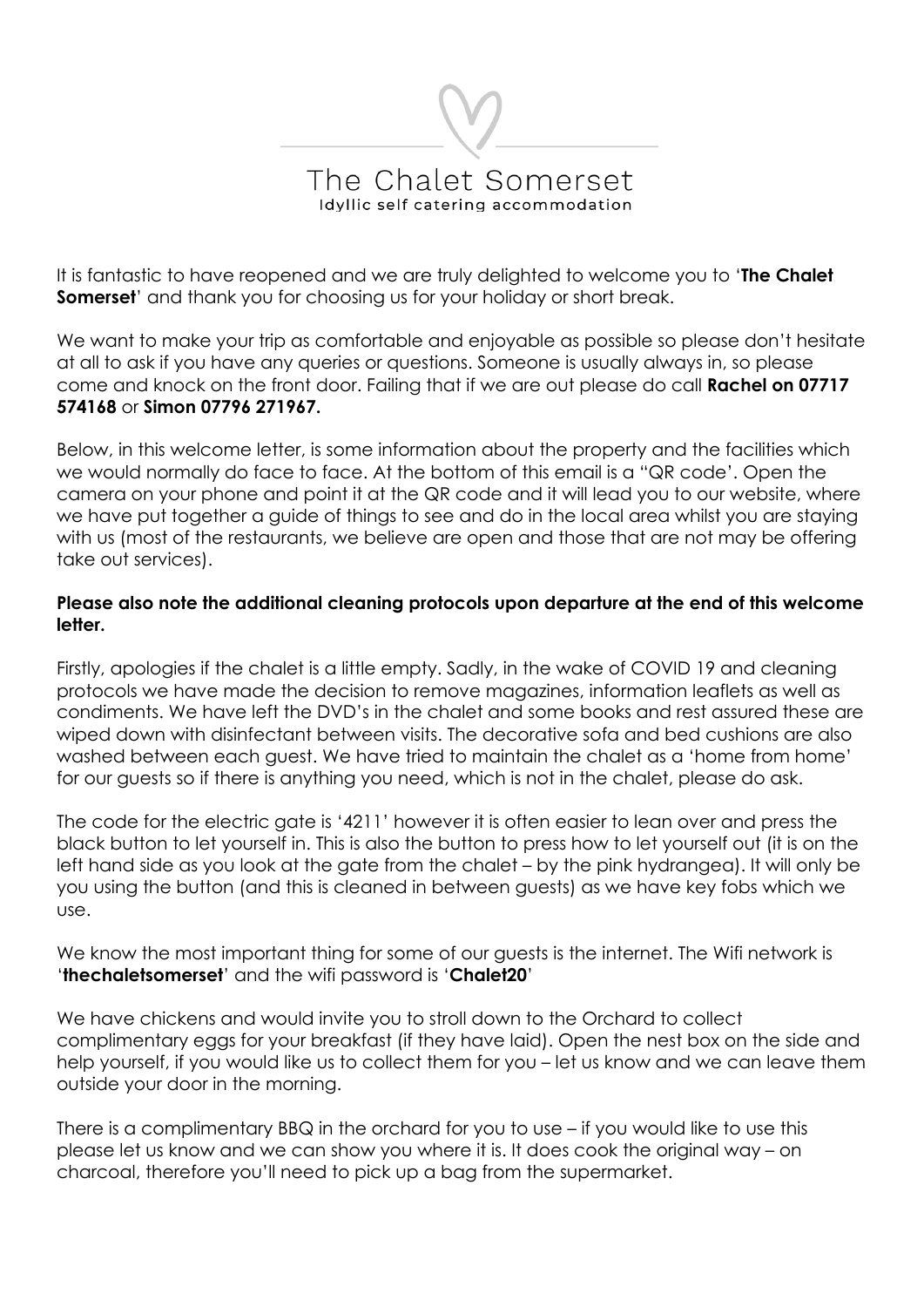Poppy is our Golden Doodle dog. She will at times be wandering around the garden and she is very friendly however please let us know if you are not comfortable with dogs and we will try to ensure that we keep her in the house when you are in the garden or on the decking area.

Few bits of housekeeping, can we please request that you do not put anything other than toilet paper down the toilet as we are not on mains sewage and have a cess pit which can become easily blocked. Please use the plastic bags in the cabinet next to the toilet and bins provided – Thank you.

We proactively recycle and would ask, if you can, to separate your rubbish whilst you are staying here. There are black and green opened topped boxes on the drive. Please put Plastic bottles/cardboard, tins and cans into the black box and glass and paper into the other. If you'd like to compost let me know and I'll tell you where the bins are.

We are strictly a "**Non-smoking property**" so please do not smoke in the chalet or anywhere on the property.

When you go out for the day please can we request that you:

- Switch off the lights
- Make sure electrical appliances are switched off; straighteners, TV, etc.
- Lock all doors and close all windows.

Check out, on day of departure is by 11am.

**In the wake of the COVID 19 pandemic, we have put in some extra protocols for guests to do before they leave, we really hope you don't mind. We would kindly request you to please strip the bed of all bed linen – including mattress and pillow protectors and put these, along with towels/tea towels into the laundry bag provided (it is in the cupboard in the bedroom). Zip up and leave in the chalet for us to collect. Please empty all bins and ensure that rubbish is put outside into the black lidded rubbish bin or recycling bin. Then simply close the door behind you and leave the key in the reverse of the door (the way you found it)**

We have left our guest book in the chalet and should you wish to sign it, we would welcome happily welcome your feedback. We are also on instagram **@thechaletsomerset**, so please feel free to tag us on any photos.

Other than that, we hope you have a fantastic trip and comfortable stay here with us in '**The Chalet Somerset**. Please don't hesitate to ask if there is anything we can help you with further or if you are missing something you require.

Rachel



Open your camera and simply point it at this code and it will take your to our website where you will find the welcome guide. Alternatively, you can visit our website yourself which is www.thechaletsomerset.com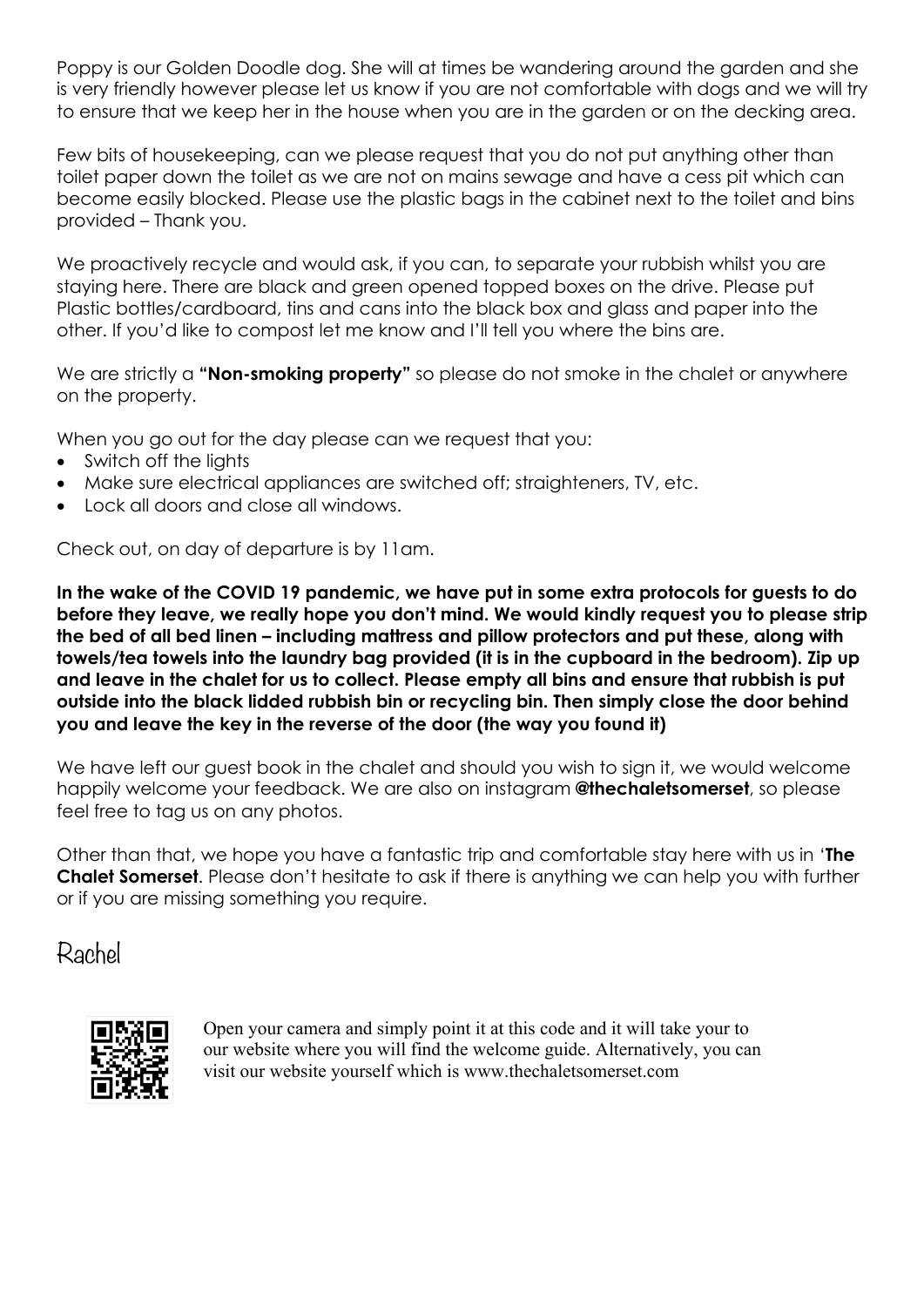

# **Welcome Guide**

## **Taunton**

Welcome to the county town of Somerset. Taunton is a thriving, forward-looking town where modern life sits alongside relics of its dramatic past dating back to Saxon times. The town is the retail capital of the county with all the top names in shopping, eating and drinking, as well as a wonderful mix of specialist and independent retailers. The town has won the Britain in Bloom award several years in a row - Vivary Park shows off this splendour. Taunton is also home to Somerset County Cricket Club.

**Taunton Farmers Market** Can be found in Taunton High Street, every Thursday from 9am until 3pm, year round. At the market you can find just-picked seasonal fruit and vegetables, fresh fish, free-range and organic meat and eggs, a wide selection of regional cheeses, chutneys and preserves, hand-made bread and cakes and many more local specialities things you can't always expect to find in supermarkets. You can also taste many of the goods on offer before you buy.

**Food and Drink** Apples, Cider and Cheddar Cheese are things which Somerset are most famous for.

Somerset is the county of 'Butcombe Beer', the fastest selling bottled beer in the UK. Thatcher's cider produced in Sandford for over a hundred years and Sheppy's cider produced just up the road from here. 'Capricorn Somerset Goats Cheese' from The Lubborn Creamery situated in the beautiful valley of Cricket St Thomas and Cheddar George Cheese Company, one of the only places in the country where Cheddar Cheese is still made by hand.

No need to drive twenty miles to find a decent restaurant. Here you can probably walk to one. Most country pubs specialise in good food and drink these days, often locally sourced from neighbouring farms and bakeries.

#### **Rumwell Farm Shop - Rumwell, Near Taunton Somerset, TA4 1EJ Telephone: 01823 461599**

Rumwell Farm Shop is an independent, family-run, award-winning business owned by the Mitchell family. It is situated on the A38 between Wellington and Taunton.

The shop has a traditional butchery counter selling free range pork and Aberdeen Angus beef reared just four miles away on the family farm. There is also a delicatessen, bakery, jam kitchen and food hall.

Home grown potatoes are also still available as well as everything from fruit, vegetables and groceries to plants, flowers, gifts and cards.

The cafe, which was officially opened in May 2015, is able to seat approximately 80 people. The food prepared in the cafe kitchen is sourced from the farm shop, the family farm, which is just four miles away, and regional suppliers.

The cafe serves breakfast and lunch options, as well as afternoon teas, Sunday carvery and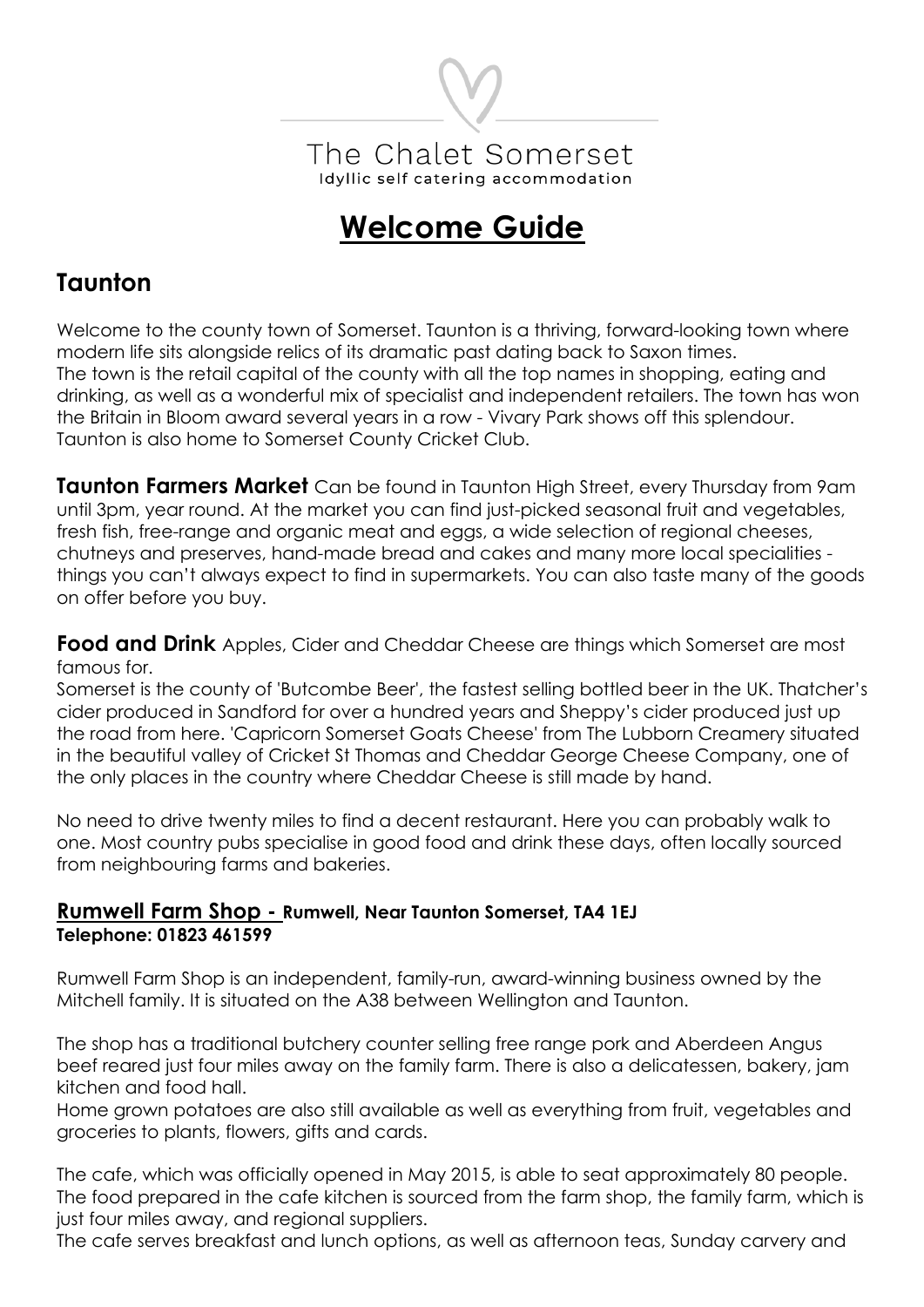can cater for a range of dietary requirements.

People are also welcome to enjoy the outside seating area, which has a lovely view over their orchard.

Booking a table in the cafe is recommended. To book call 01823 461 599 and select option four or email cafe@rumwellfarmshop.com

#### **Opening times**

Shop & Cafe Monday to Friday: 9am - 5.30pm Saturday: 8.30am - 5pm Sunday and Bank Holidays: 10am - 4pm

### **Sheppy's Cider Farm and Farm Shop - Bradford on Tone, Nr Taunton, TA4 1ER, Tel: 01823 461233**

Visitors can enjoy: Farm shop selling Sheppy's cider range and apple juice (sampling available), home-bred Longhorn beef, local cheeses, cider brandies, pies, preserves, drinks and gifts. Rural life museum, including video of the cider maker's year. Cider works during apple harvest. Licensed tea rooms open all year. Children's playground. Orchard and farm walks. Ample car parking. All buildings accessible for wheelchairs.

#### **Shop, Museum and Tea rooms**

Monday to Saturday 9am – 5pm (all year) Sunday 10am - 4.00pm

### **Local Supermarkets**

- Tesco Local College Way, TA1 4TY
- Tesco, Castle Street, TA1 4AB
- Sainsbury's, Billet St, TA1 3NE and Hankridge Way, Taunton, TA1 2LR
- Morrison's, Priory Bridge Rd, Taunton, South West TA1 1DX
- Lidl, Wood Street, TA1 1UN
- Aldi, Bridgwater Road Taunton TA2 8BA

## **Local Doctors**

• College Way surgery, Taunton, TA1 4TY – 01823 259333

## **Local A&E**

• Musgrove Park Hospital, Parkfield Drive, Taunton, TA15DA

## **Local Taxi Firms**

- $TIC 01823444444$
- Taunton Taxi Service 01823 248248

## **Local Beauty Salon**

- Buff Urban Day spa 22-24 Station Road, Taunton, TA1 1NL 01823 257445
	- o Luxury urban day spa and hair salon offering a wide range of services, including beauty treatments and spa days.
	- o www.buffdayspa.co.uk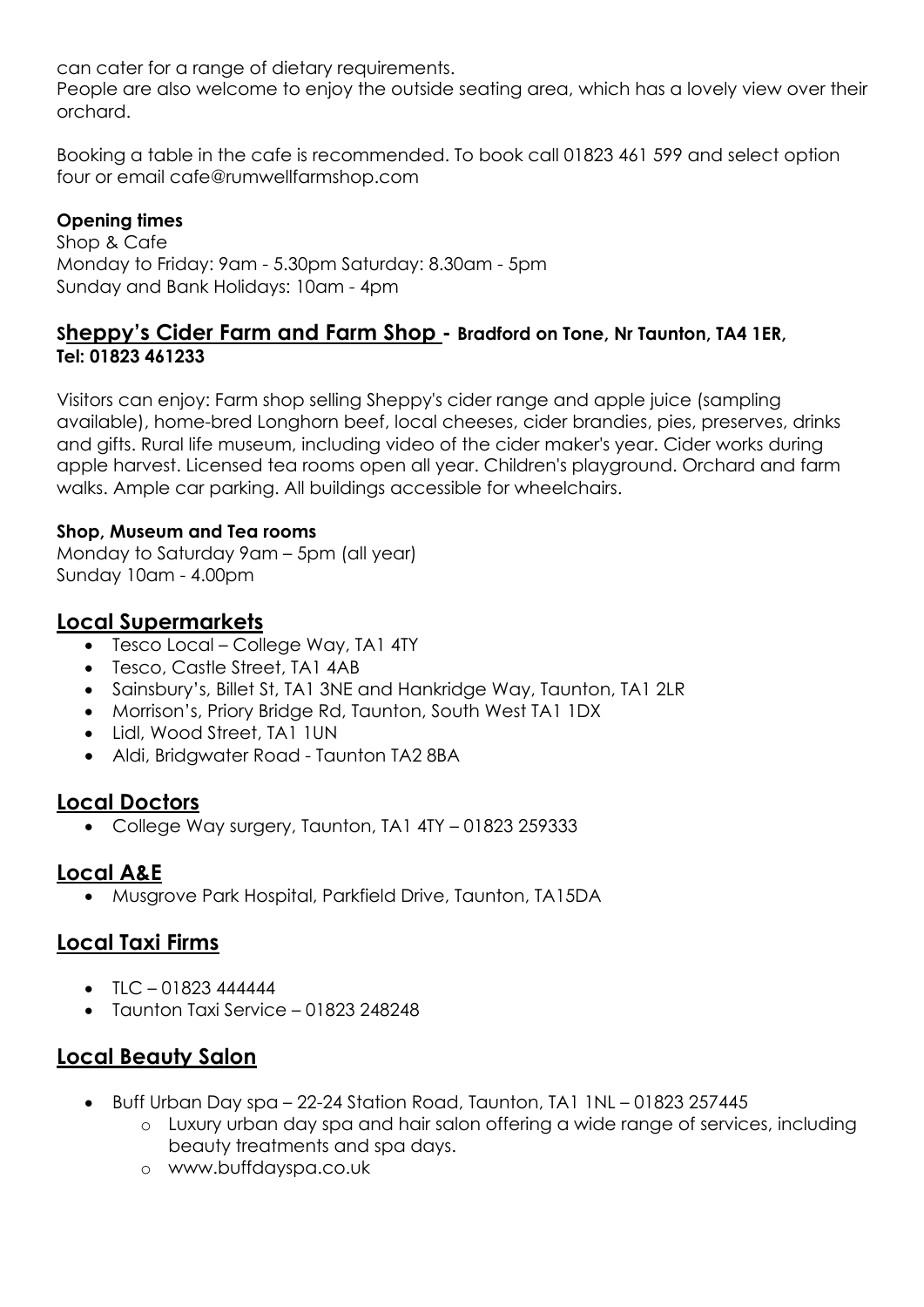## **The 'Jones Family' low down: Places to Eat**

## **Local Pubs**

**The Worlds End Pub, Bradford on Tone, TA4 1ET, 01823 462928** - A Hall and Woodhouse gastro pub, good pub food, beer garden on a decking area. Booking advisable if a weekend evening

**Lamb and Flag – Blagdon Hill, TA3 7SG** – We have never eaten here but have had some fantastic guest reviews who said the food, drink and hospitality is excellent. A grade two listed pub situated on the side of the Blackdown Hills. Freshly cooked locally sourced food in a warm and comfortable environment.

**The Winchester Arms, 8 Church Rd, Taunton TA3 7LG in Trull village** – Traditional local Somerset food, very local with cosy welcoming ambience and it also has a beer garden.

## **Chain restaurants**

#### **Zizi's: Magdalene House Magdalene St, Taunton TA1 1SB, 01823 333110**

#### **Bare Grills, 45 Bridge Street, Taunton, TA1 1TP, 01823 253388**

**Bills - 3-6, Cheapside, Taunton, TA1 3LG, 01823 276663 -** worth booking as can get very busy in the summer if you are eating in the evening. We love the weekend brunch served here.

**Wildwood** - The Market House, Fore St, Taunton TA1 1JD, 01823 217000

## **Higher end dining**

**The Bank - Lower Middle St, Taunton TA1 1SH, 01823 257788 -** Set in the heart of Taunton, near to the Somerset County Cricket Ground and the shops; the New Sanctuary has a reputation for serving classically British food with an international influence. All sourced from fresh local produce. The restaurant is set over two floors. The ground floor restaurant has a cosy candlelit feel with a choice of nooks to sit in. Upstairs the restaurant has a more contemporary atmosphere with its bright decor and colourful pictures, and doors that open out onto the roof terrace for 'al fresco' drinking and dining.

**The Castle Bow: Under the Archway, Taunton, TA1 1NF, Tel: 01823 328328 –** There is no dress codes – just great food, served in a friendly, relaxed atmosphere. Start your evening in the Bow Bar where you'll find fantastic regional beers, champagne, cocktails and plenty of wines by the glass, all served in a modern, yet cosy atmosphere. Castle Bow restaurant is open for dinner Wednesday – Saturday.

**Sheppy's Cider Farm - Bradford on Tone, Nr Taunton, TA4 1ER, Tel: 01823 461233 -** Recently refurbished restaurant and bar, amazing locally sourced and produced food, lovely ambience would highly recommend. Booking is highly recommended due to the limited covers.

**Augustus: 3, The Courtyard, St James Street, Taunton, TA1 1JR, 01823 324524**. Simple little bistro set in a courtyard and run by an experienced chef. Good sized menu of hearty, unfussy dishes which mix French, British and some Asian influences, supplemented with blackboard specials.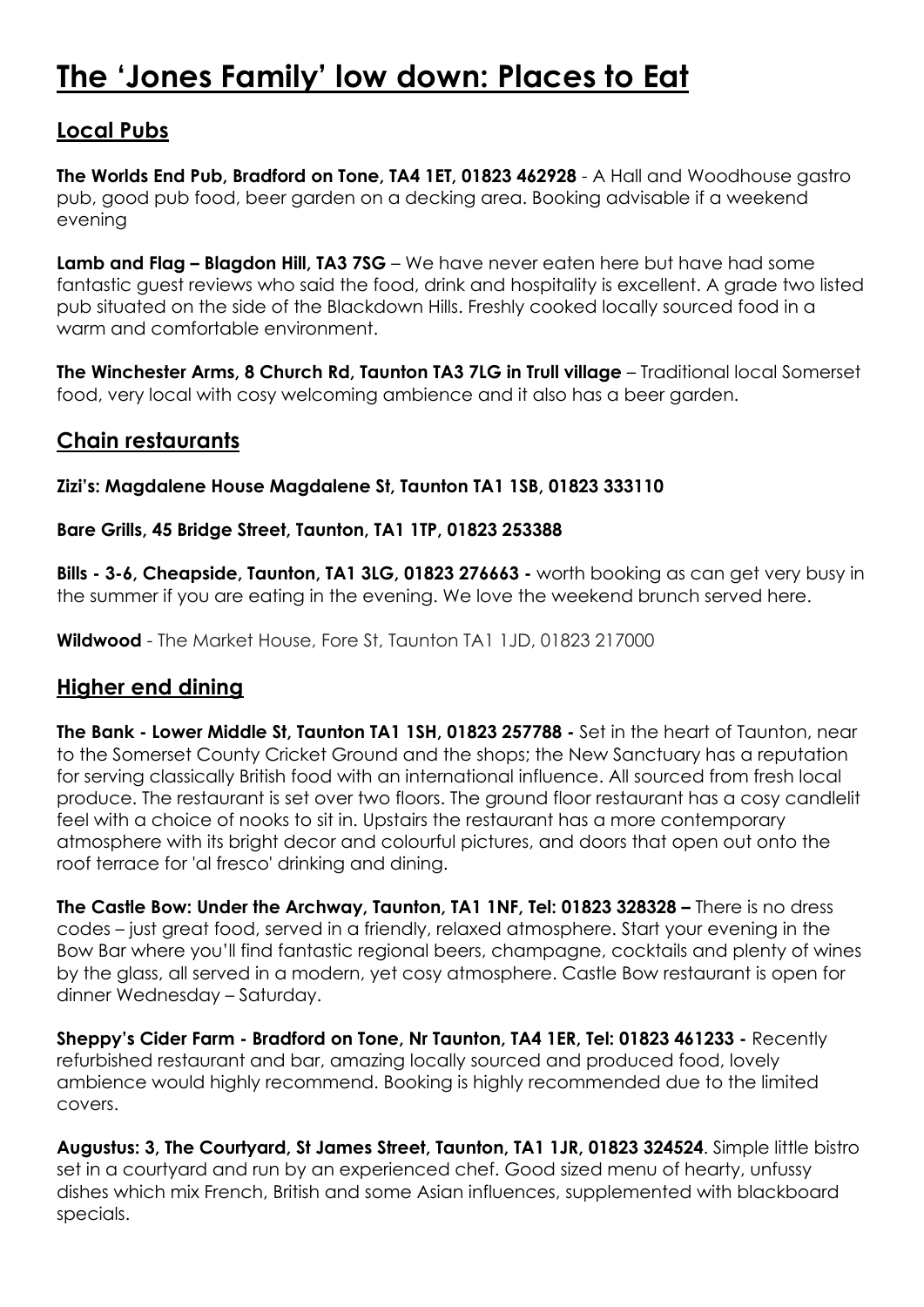**Brazz: Castle Bow, Taunton, Somerset, TA1 1NF, Tel: 01823 252000 -** BRAZZ is a light hearted, town centre brasserie, bar and café rolled into one. The perfect place for a relaxing coffee, lunch with the girls or dinner with the family. Expect to find homemade regional produce including mouth-watering burgers, salads, pastas and burgers, as well as dishes from the grill.

## **Chinese and Indian:**

**Rajpoot - Corporation Street, Taunton, TA1 4AW, 01823 279300**

#### **Natraj - 148, East Street, Taunton, TA1 3HT, 01823 288876**

**Mei's - 43-45 East Street, Taunton, TA1 3NA, 01823 278888.** Chinese buffet which is absolutely SUPERB, freshly cooked food. We would highly recommend. You can also go and get your own takeaway. Ask for a takeaway box, its £6.50 from memory and fill up from the buffet. Prawns in ginger and spring onion, chicken chow mein, sticky beef and oyster a few of our favourites! **Would strongly recommend booking in peak season at the weekends.** 

## **Takeaways**:

**Mei's - 43-45 East Street, Taunton, TA1 3NA, 01823 278888 -** Eat all you can chinese buffet which is absolutely SUPERB. However you can also go and get your own takeaway. Ask for a takeaway box, its £6.50 from memory and fill up from the buffet. Prawns in ginger and spring onion, chicken chow mein, sticky beef and oyster a few of our favourites!

**Chinese - Jade Garden. 58a,** Galmington **Rd, Taunton, Somerset, TA1 5NP. Tel: 01823 323032** – Very good takeaway.

#### **Domino's Pizza - 68 Station Rd, Taunton, Somerset TA1 1NX, 01823 259999**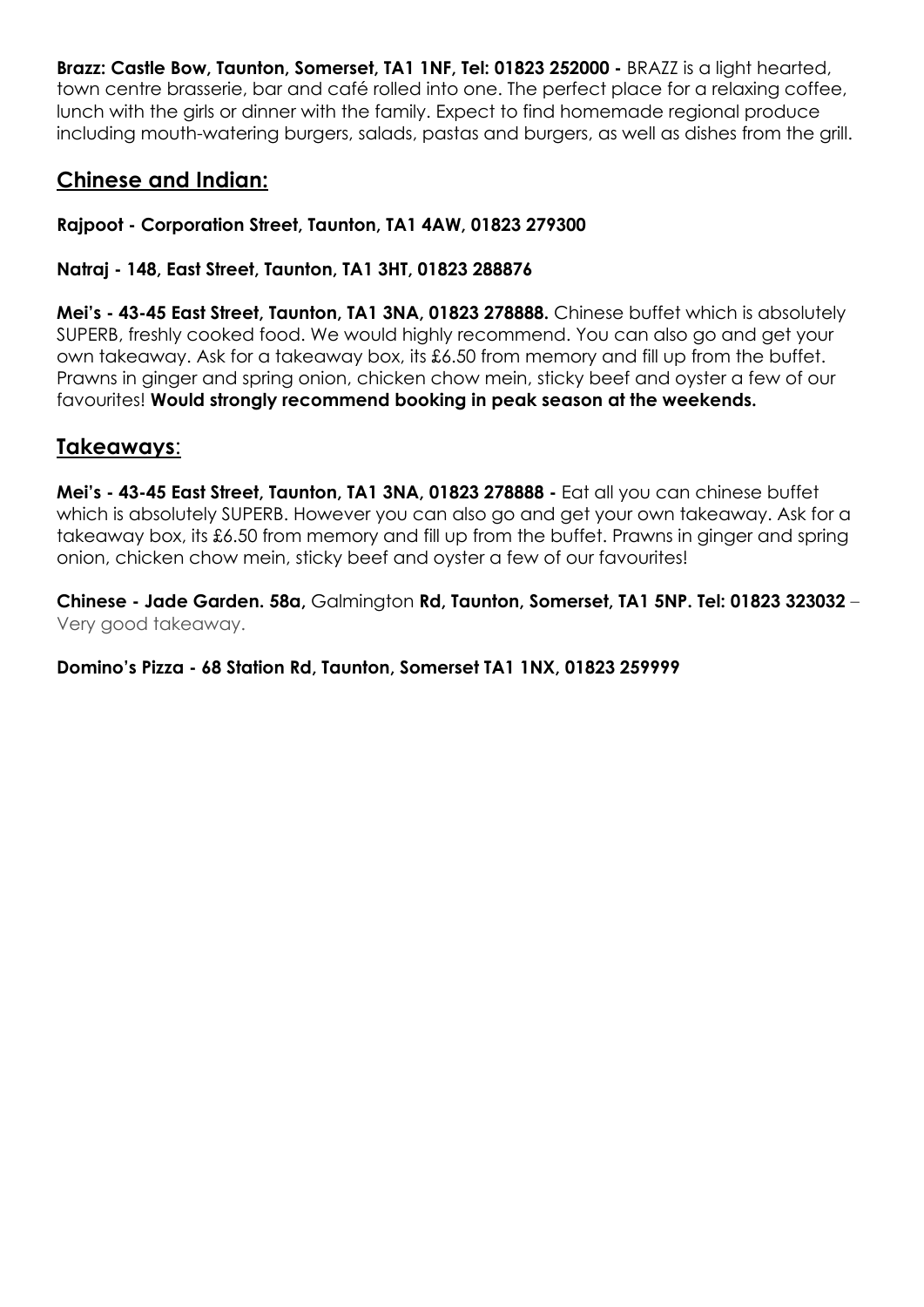## **The 'Jones family' low down: Leisure and Sport**

#### **There are so many things to see and do in the local area, so here are a few ideas but please refer to the basket in the chalet with all the local flyers for things to see in the area.**

**Somerset Cricket Club, St James Street, Taunton, TA1 1JT -** Taunton is home to Somerset County Cricket Club, former winners of the Twenty20 Cup. The club play at the County Ground with Taunton's church tower skyline dominating the backdrop, we go several times a year as our boys are keen cricketers and well worth a visit to just absorb the atmosphere. For bookings: 0845 337 1875. **Straggler's coffee house** is located on the ground floor of the cricket pavilion at the county ground and is open to the general public serving breakfast and lunch, hot drinks and pastries.

**Somerset boat centre,** Maidenmead Moorings, Banklands, North Newton, Bridgwater, TA7 0DQ. Tel: 07508 959 996 or 07946 580 050 , **Email:** info@somersetboatcentre.co.uk. I would strongly recommend calling or go online to book as it can get busy. However it is a lovely small venue with only a handful of canoes, kayaks (double and single), self-drive motor boats and a chartered narrowboat.

Somerset Boat Centre is a recognised RYA training centre for water related courses, alongside this we also offer other work based training programmes. Strongly recommend taking a picnic along for afterwards and you can sit and ponder the time at the lock, it's a fantastic day out.

**Taunton Racecourse -** Enjoy a day at the races overlooking the Blackdown Hills. 01823 337172.

**Taunton & Bridgwater canal -** Wonderful walks and you can also hire bikes at Somerset Bike Hire (01823 444246) and take a bike along the tow path.

**Vivary Park** Delight in the Green Flag Award winning park furnished with elegant entrance gates, bandstand and ornate fountain dating back to 1907 as a memorial to Queen Victoria. The park plays host to events including the Taunton Flower Show and on summer Sundays (from June to September) weekly free local concerts at 3pm in the bandstand. Well worth a visit.

**Closer to the Edge @ Vivary -** Vivary is also host to the newest attraction 'Closer to the edge', an innovative outdoor off the ground 'high ropes' adventure. For booking call 01823 217117. Prices start from £5

**Bickleigh Mill**, Devon, EX16 8RG - About a 40 min drive from the chalet. Bickleigh Mill is an 18th century mill now converted into a gift shop and restaurant. The pretty village of Bickleigh has a bridge over the River Exe and on the rivers edge is 'The Fisherman's Cot' a pub serving good food/snacks whilst the river tumbles alongside you.

**Sedgemoor Indoor Animal Market, junction 24 of the M5 –** A free great place to visit for children and adults alike for a proper 'farmers experience' – animal market selling livestock and food market – held every Saturday morning – wellies are a must!! Allows you to walk in amongst the livestock, from pigs, sheep, cows and chickens to name but a few.

#### **Hestercombe House and Gardens, Cheddon Fitzpaine, Taunton, TA2 8LG**

**01823 413923:** Adult £13.75. Hestercombe's 50 acres of Grade I listed gardens cover over three centuries of garden history. The gardens comprise 20th century formal gardens and a Georgian pleasure ground. The formal gardens, completed in 1906, were designed by Sir Edwin Lutyens and planted by Gertrude Jeykll. Lutyens' orangery and circular garden, with a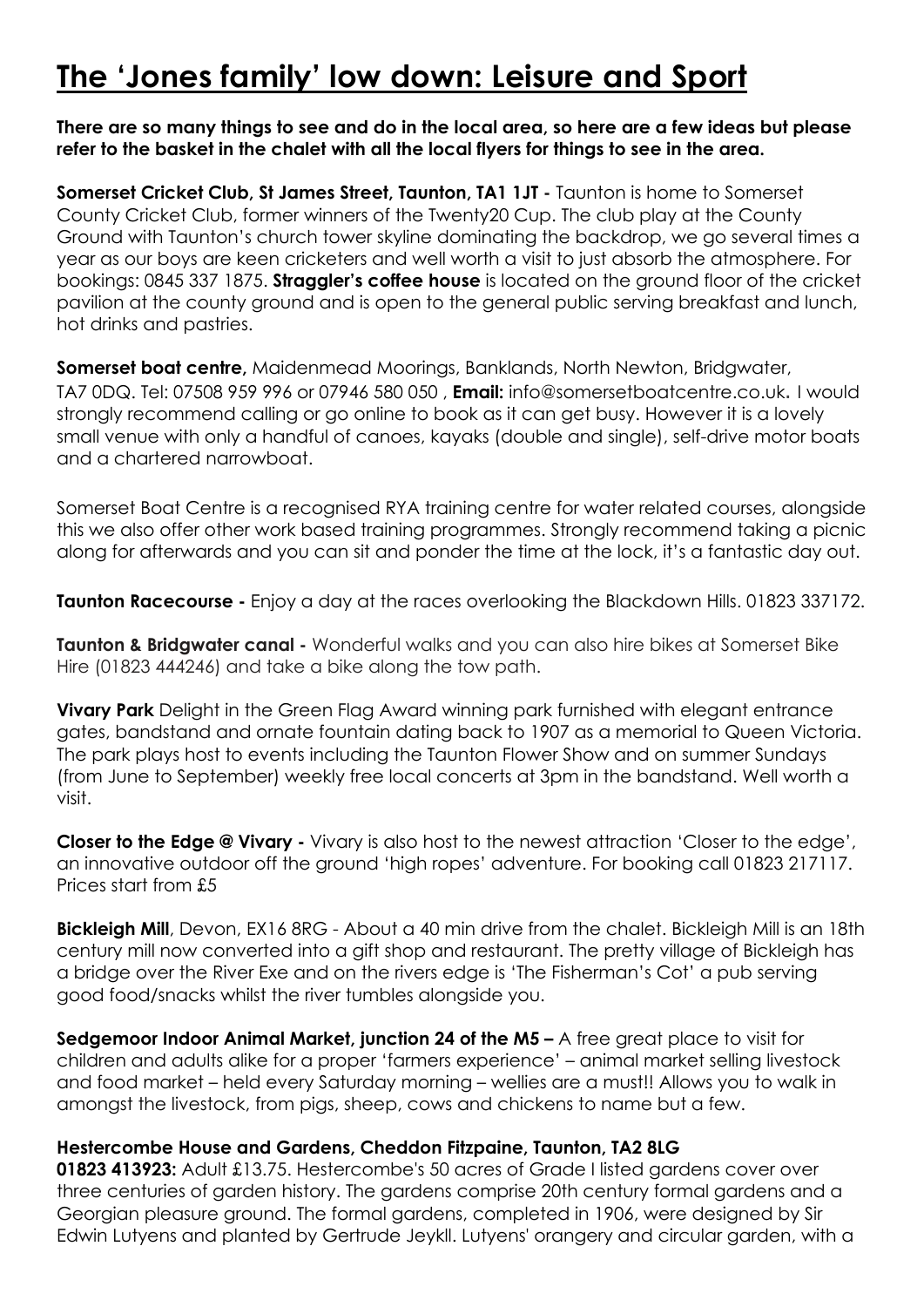round pond in the middle, are particularly stunning. His eye for detail ensures that every flight of steps and seat fits perfectly into the scheme. Among Miss Jekyll's unusual planting is a silver and grey border.

You can visit the tea rooms free of charge.

**Sheppy's Cider Farm - Bradford on Tone, Nr Taunton, TA4 1ER, Tel: 01823 461233** Visitors can enjoy: Farm shop selling Sheppy's cider range and apple juice (sampling available), homebred Longhorn beef, local cheeses, cider brandies, pies, preserves, drinks and gifts. Rural life museum, including video of the cider maker's year. Cider works during apple harvest. Licensed tea rooms open all year. Children's playground. Orchard and farm walks. Ample car parking. All buildings accessible for wheelchairs.

No entry fees apply except for museum.

SHOP AND MUSEUM - Monday to Saturday 8.30am - 6.00pm (all year) Sunday 11.00am - 4.00pm (July and August only) TEA ROOMS - Monday - Saturday 9.30am - 4.00pm all year

**Longleat (Centre Parcs), Warminster, Wiltshire, BA12 7NW, 01985 844400** - Longleat Safari & Adventure Park has been one of the UK's best-loved attractions for over 60 years. It features an extensive Safari Park, is home to BBC Animal Park and CBBC Roar and also has over 15 fabulous attractions, including the new multi million pound Jungle Kingdom and Longleat House, one of the most stunning stately homes in Britain.

**West Somerset Railway** - The West Somerset Railway is a 22.75-mile heritage railway line in Somerset, England. See below for more information. Prices are £17 for adults, £15.40 for OAPs.

**The train stops at the below stations: Bishops Lydeyard, Crowcombe Heathfield, Stogumber, Williton, Doniford Halt, Watchet, Washford, Blue Anchor, Dunster, Minehead**

**Hollywood Bowl, Hankridge Farm, Taunton -** Welcome to the UK's no.1 ten pin bowling experience. Please contact 0844 8261471

**Odeon Cinema -** Located at Hankridge Farm this 8-screen cinema shows all the latest blockbusters. Please contact 0871 22 44 007

**Mecca Bingo, Taunton town centre -** Experience the fun and thrills of bingo in the Grade II listed Art deco interior dating from the 1930's. (01823) 272282.

#### **National Trust Properties**

**Montacute House - Montacute TA15 6XP · 01935 823289** 

**Fyne Court - 01823 451587 · Broomfield, Bridgwater, TA5 2EQ** 

**Dunster Castle, Dunster nr Minehead, TA24 6SL**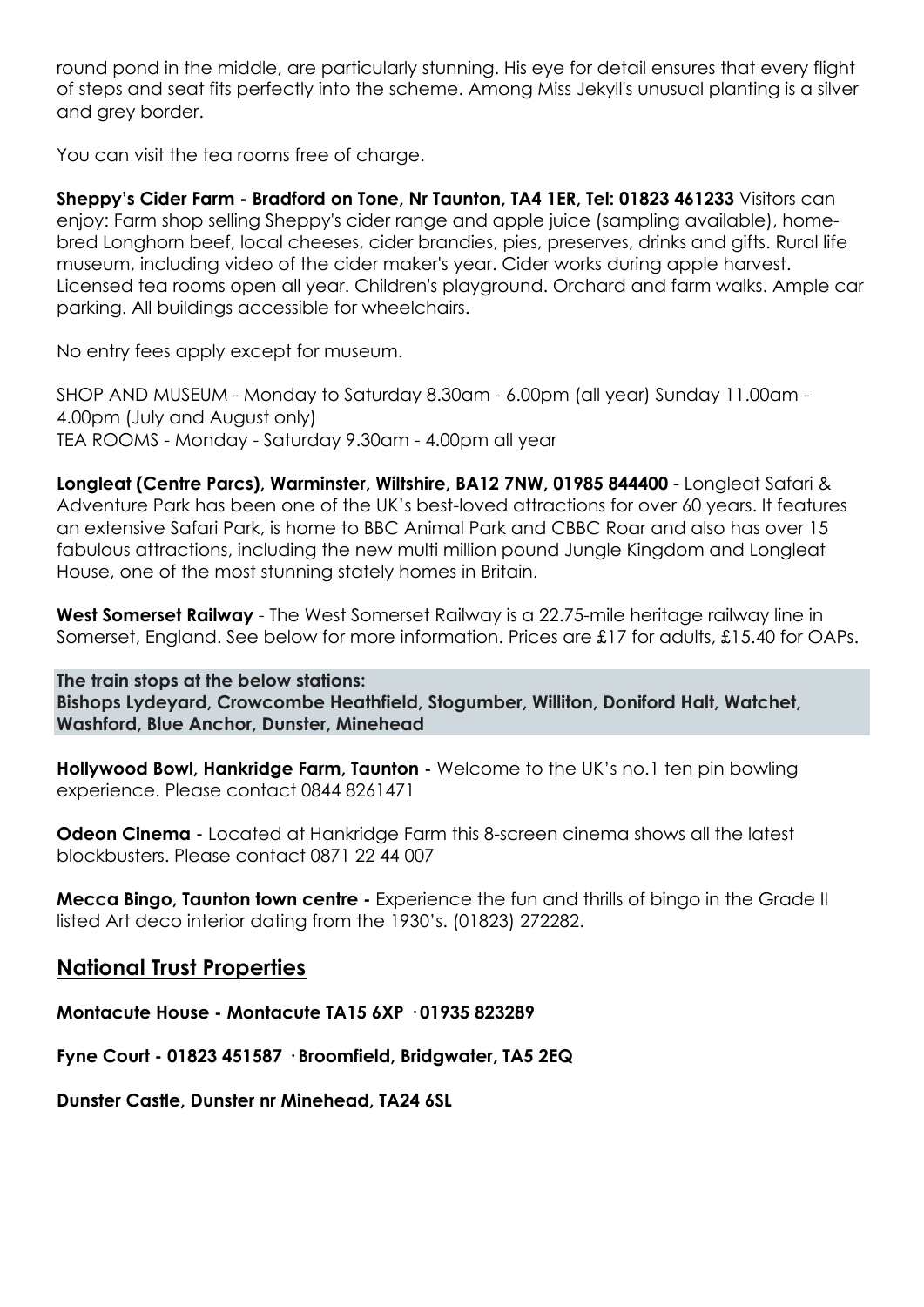## **Local Golf Clubs**

**Oake Manor Golf Club, Oake, Taunton, TA4 1BA,Tel: 01823 461993 –** PGA golf course. We are happy to assist you in booking a tee time and we are members here, very friendly. If a cavery is your thing, then they do a good Sunday carvery although booking is advisable as it can get busy.

**Vivary Park Golf Course, Taunton, TA1 3JT, 01823 333875 –** Municipal Golf course, pay and play.

## **Shopping**

#### **Clarks Village outlet centre - offers over 90 stores, restaurants and cafes, plus plenty to entertain the whole family. - Farm Road, Street BA16 0BB.**

I love this place and there is always a bargain to be had with Coast, Calvin Klein, Monsoon, Osprey, Joules and Crew to name but a few....

#### **Kilver Court Designer Village and the home of the Mulberry Outlet!! Kilver Street, Shepton Mallet, Somerset BA4 5NF**

Another great place to visit and there are some lovely gardens and tea rooms as well. My favourite outlet is the Mulberry store where they have extremely heavily discounted last season hand bags, purses, shoes and wallets.

#### **Other great towns and cities for shopping: Taunton, Bristol, Exeter and Bath.**

### **Rambling:**

**Walking locally: Blackdown Hills, Quantock's.** We are so lucky to be ideally placed here at the Chalet Somerset to be between both the Quantocks and the Blackdown Hills. Breath taking scenery and views, with plenty of pubs sprinkled in between to keep you refreshed! We have plenty of maps of walks in the chalet, please do use them and take them with you on your walk, all we ask is that you return them at the end of your walk so other guests can enjoy them in the future.

#### **Walking further afield: Lorna Doone Valley**

Start: County Gate - EX35 6NQ Length: 5.5 miles (8.9 km) Summary: A breath taking walk, first through inspiring scenery from high above the coast, then dropping to a romantic ramble through picturesque Lorna Doone country to the church used in the filming of her eventful wedding day.